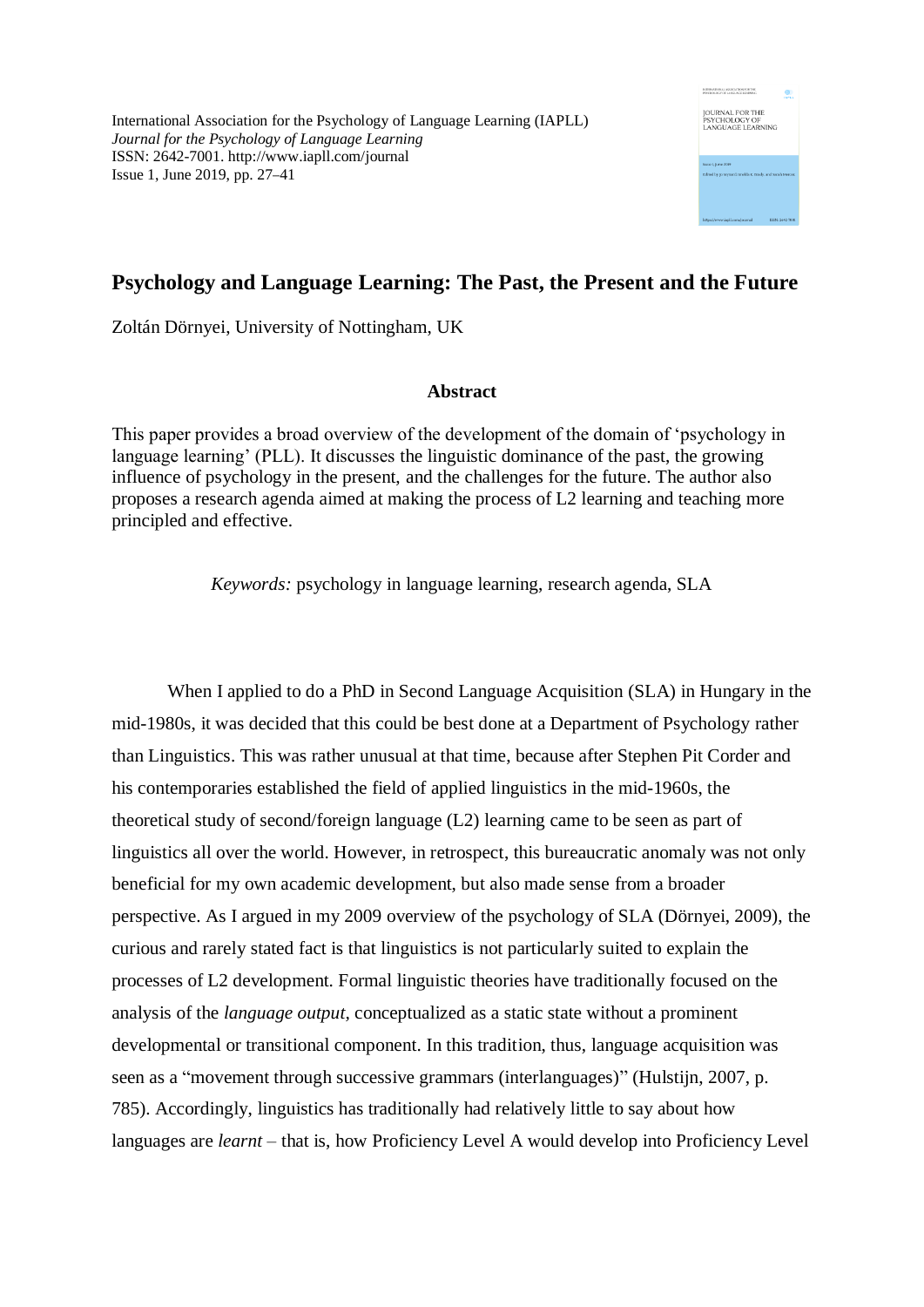B – beyond describing in great detail the characteristics of the two distinct levels and the differences between them.

The limited suitability of linguistics to exploring the details of SLA has been well reflected in SLA textbooks, which tended to contain some form of a fusion of two sets of rather distinct materials: theoretical analyses of linguistic issues and pedagogical discussions of learning issues. What was largely missing in these texts was a theoretical examination of the *acquisition* part. This has also been mirrored by many MA programmes in L2 Applied Linguistics/SLA/TESOL by offering a mixture of straight linguistics courses (e.g. phonetics or syntax) that had very little to do with language acquisition on the one hand and practical courses (e.g. teaching speaking and listening skills) that had virtually no linguistic foundation on the other. Thus, the scholarly study of SLA has been in a curious 'no man's land' in the sense that it was accommodated by the discipline of applied linguistics which was not properly equipped for addressing the core acquisitional dimension of the field. The current paper offers a broad overview of how this situation emerged in the past, how things are changing in the present and what the challenges and prospects are for the future. As we shall see, the key element in the discussion will be the field's relationship with psychology, thereby foregrounding the domain of 'psychology in language learning' (PLL).

As a preliminary caveat, I would like to say that I have been invited by the Editors to offer a personal account of the field in this article as someone who has been part of PLL's journey for over three decades, and therefore the following overview will be inevitably subjective. It would be nice to have other colleagues also sharing their personal views on these issues, perhaps in a future issue of this journal (for a slightly different take, for example, see Mercer & Ryan, 2016).

#### **The Past: Linguistic Dominance**

I believe that most scholars would agree that the study of SLA has traditionally been dominated by a linguistic approach. Indeed, if we consider the first generation of applied linguists, those remarkable characters who founded the field, most of them had linguistics as their background training. When we contemplate the possible reasons for this linguistic dominance, we can identify at least three relevant factors: (a) a certain amount of linguistic knowledge *is* required for the study – and especially for the teaching – of an L2, and this necessity has inevitably shifted the field in a linguistic direction; (b) for a number of reasons (to be discussed below) neither psychology nor education have been too keen to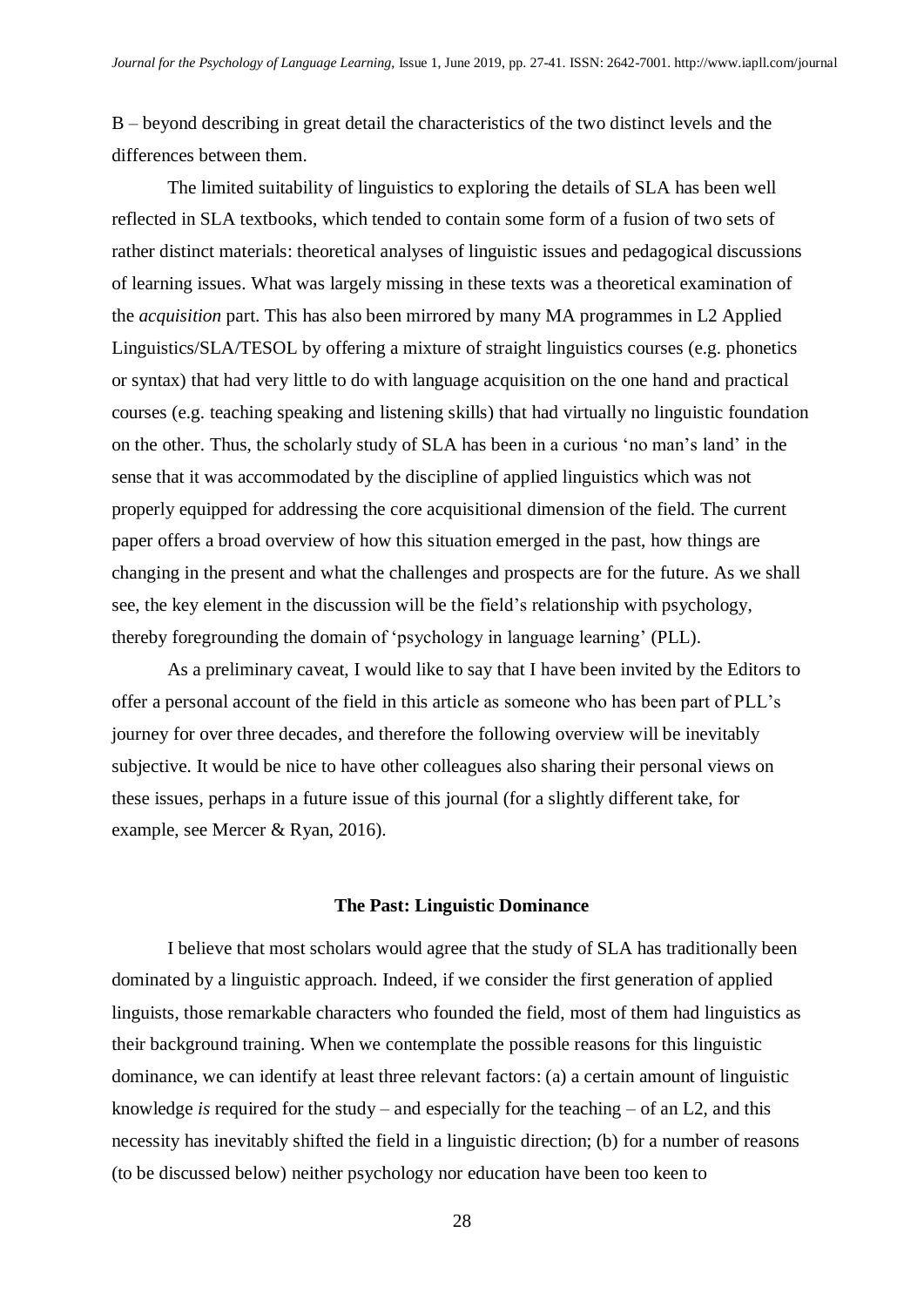accommodate SLA, thereby leaving (applied) linguistics as the primary discipline for scholars interested in SLA to find a home in; (c) linguistics and language psychology have not been particularly effective at "talking to each other", which hindered cross-fertilisation and cooperation. In order to understand the roots of the current situation, let us consider these three points in more detail.

- *Linguistics and SLA.* When people learn an L2, particularly in an instructed SLA environment, a certain amount of linguistic knowledge is helpful for this enterprise. Such knowledge is even more important  $-$  and is in fact indispensable  $-$  for language teachers, let alone coursebook writers, L2 testers and syllabus designers. Thus, the argument that an L2 expert needs proper linguistics training is intuitively compelling, and it explains to a large extent why SLA came to be seen as part of linguistics. However, if we examine more closely the linguistic knowledge that is really required for becoming a successful L2 practitioner of any sort, we find that it is confined largely to rather fundamental descriptive linguistics – primarily concerned with simple grammatical rules and vocabulary – without touching upon the theoretical depth of linguistic science. I am aware that this claim may sound controversial and can easily open Pandora's box, but I can personally testify that although my languagespecific career has included in the past working as an L2 teacher for over 15 years, being responsible for designing L2 proficiency tests both at local and national levels, and writing two language teaching student textbooks, I could deliver satisfactory performance in all these areas without having to dig into linguistic theory too much. What was far more important for my professional development and performance was the acquisition and utilisation of relevant psychological knowledge and modern research methodological skills.
- *SLA's uneasy fit into psychology and education.* Although SLA has become a strand of (applied) linguistics, we should realise that this was not the only obvious option, given that the study of first language acquisition has traditionally been part of psychology rather than linguistics. The interest in the learning of one's mother tongue by psychologists has been related to the recognition that language is not only a communication code but also one of the defining aspects of being human, standing at the centre of most human affairs, from the most prosaic to the most profound. This being the case, how can we explain the fact that psychologists have not been overtly interested in the acquisition of a second language? There are several possible reasons,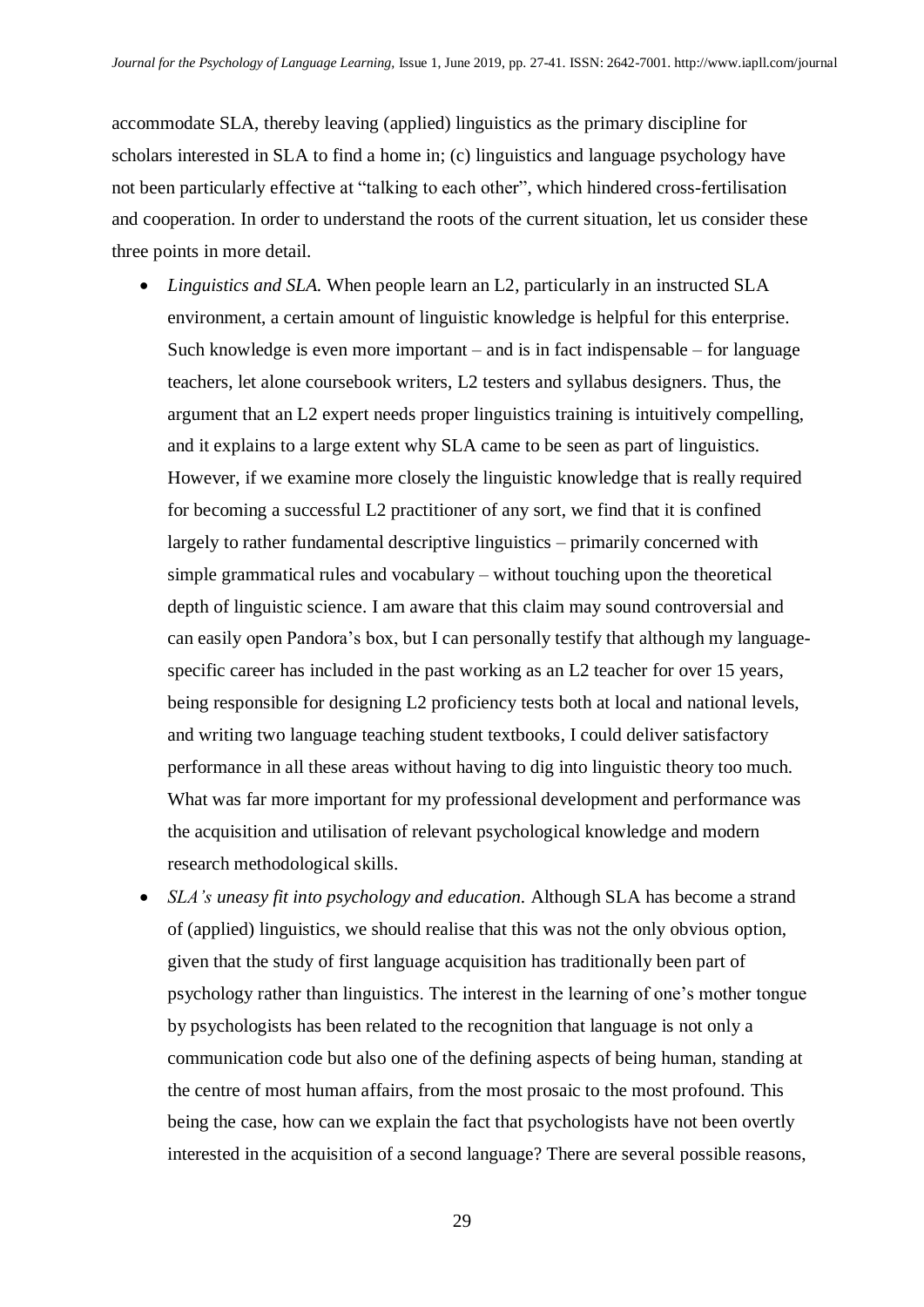but I would suggest that the most important one concerns the fundamental difference between L1 and L2 acquisition in a key aspect, the *universality of success*: while virtually everybody manages to learn their mother tongue at a native-like level, most L2 learners rarely reach as high a level in the target language as they have originally hoped for. In other words, while L1 learning failure is extremely uncommon, failure to learn an L2 to a high level of proficiency tends to be the norm in many (especially instructed) learning situations. The attraction of L1 acquisition for psychologists has been the fact that L1 knowledge is a species-wide characteristic that can thus offer generalisable lessons about humanity, unlike L2 learning, which displays a great deal of individual variation in the attainment of various language aspects.

SLA has therefore been seen by psychologists as being rather "messy" and also perhaps too "linguisticy", but these features would not automatically explain a similar reluctance observed in educational studies (and educational psychology) to address the learning of a foreign language: the field of education is by definition concerned with subject-matter-learning, which is again by definition characterised by varied attainment levels. A while ago, I had the chance to ask one of the leading educational authorities about this matter (a renowned professor of education who has edited several encyclopaedias and dictionaries). He was quite frank in his response and said that as far as he could see, the problem with SLA from an educational perspective has been that it was too technical and had a terminology that did not comfortably fit in with the dominant educational discourse. So, while literacy education, for example, is a core educational subject area, foreign language education crosses some latent line. This incongruence might have something to do with the fact that language, the target of language education, is more than a mere knowledge/skill set and is different from other subject matters such as mathematics or literacy, but for the current discussion it suffices to recognise that there is no obvious affinity between SLA and educational studies or (language) psychology.

• *The compartmentalisation of linguistics and psychology.* Academic disciplines in general tend to be rather "tribal" in the sense that various research directions develop their own distinct domains and then tend ignore other domains even when those have obvious overlaps with their own. In the case of linguistics and language psychology, this general territorial rigidity has been augmented by a further division line, namely, that the two fields have traditionally looked at language from different perspectives. As mentioned briefly earlier, linguistics has focused on the *output* of the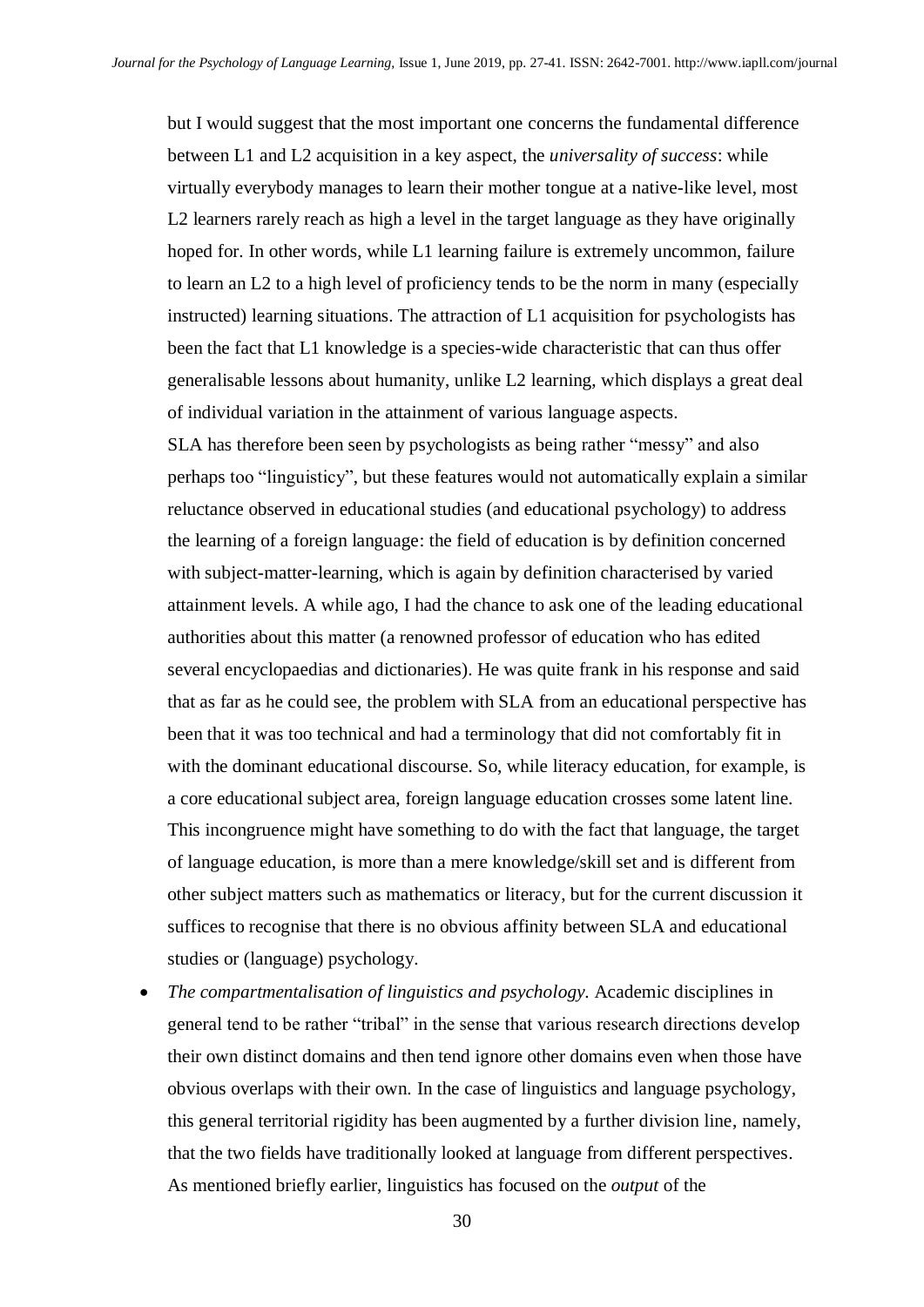speech/language production process (i.e. people's oral and written discourse), without looking at how this output was generated. Accordingly, the main objective of linguistics has been to provide descriptive rules and patterns of the language system (e.g. 'grammar') without any concern for whether the proposed system had any plausibility in terms of its neurobiological operation and development. Psychologists, on the other hand, have primarily focused on the *mental processes* and *structures* whereby people understand, produce, remember, store and acquire language, with little concern for the subtle linguistic patterns displayed by the actual language that was generated.

In my view, the above three factors have been decisive in driving the field of SLA into the curious situation that although linguistics was not the best fit for understanding the acquisition aspect of an L2, it still appeared more accommodating than psychology and education. To be fair, even linguistics has not been the keenest of all hosts in this respect, as reflected by the long history of tensions between applied and theoretical linguists. This is why applied linguistics has been continuously (and rather unsuccessfully) trying to reframe itself as a discipline that does not have to be called either "applied" or "linguistics" (e.g. second language psychology, L2 psycholinguists, educational linguistics, bilingualism studies), and applied linguistics programmes throughout the world are also housed by Schools of Education or Departments of English. There was, however, a fundamental 'phase shift' in the complex development of the field around the turn of the current millennium, with psychology suddenly gaining increasing prominence and thereby re-shaping the applied linguistic landscape. An analysis of the nature of this shift takes us to the present stage of the field.

# **The Present: Growing Influence of Psychology**

We have seen above that linguistics and psychology have traditionally taken different routes to exploring language, yet applied linguistics and psychology did converge in one specific area – which they also had in common with education – namely, in their interest in the personality/identity of the *language learner*. Studies on individual differences of L2 learners, and especially a focus on aptitude, motivation and learning strategies/selfregulations have been prominent in all the three fields, producing transferrable results. Indeed, the first major influence of psychology in SLA has come from social psychologists studying language learning motivation (e.g. Gardner & Lambert, 1972; for a review, see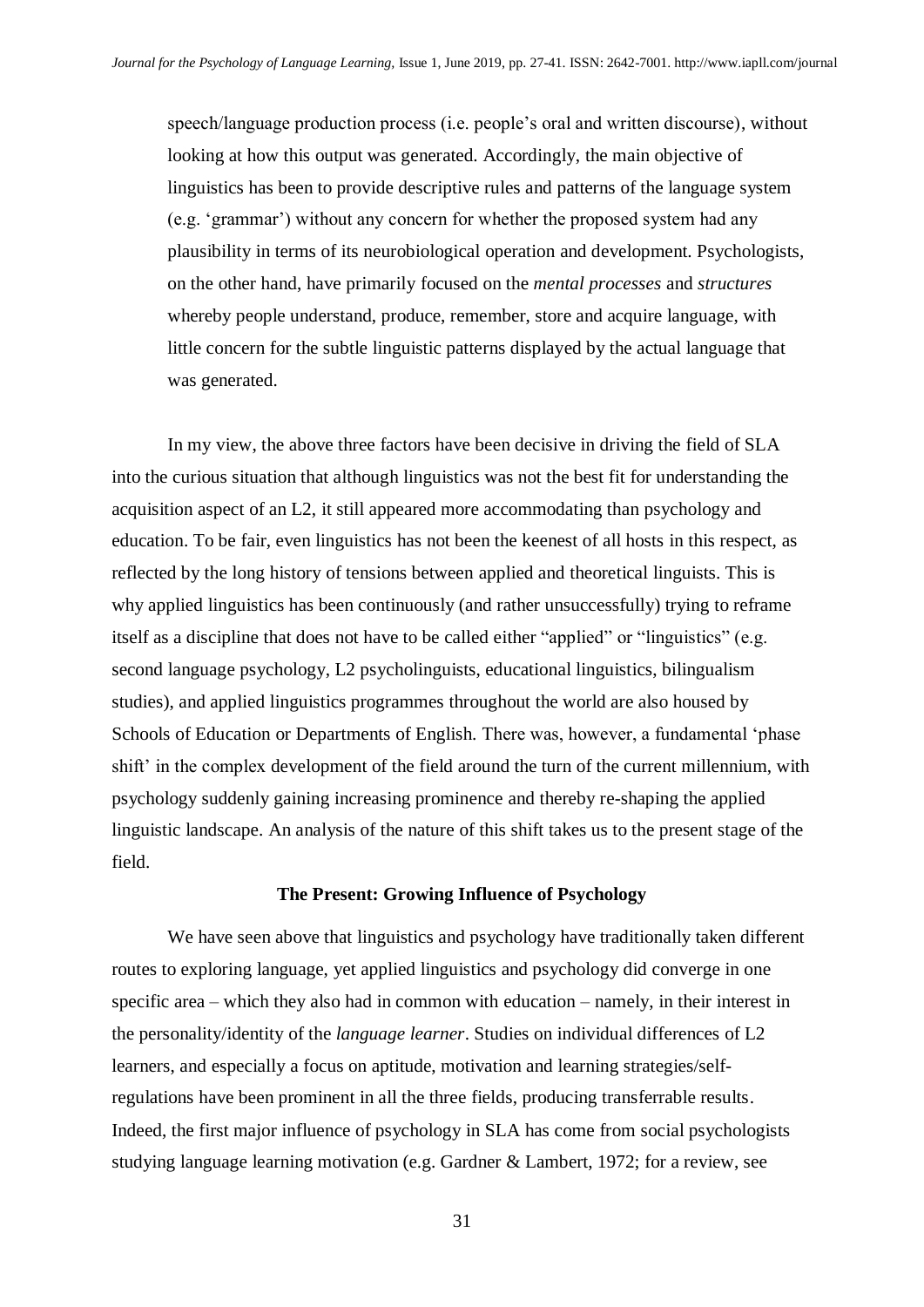Dörnyei, in press), and my own research has also grown out of this tradition (see Dörnyei, 2016). Later, I extended the scope of my interest in motivation onto covering the whole of the psychology of the language learner (e.g. Dörnyei, 2005; Dörnyei & Ryan, 2015), and this effort fitted into a slowly but steadily developing corpus of works addressing psychological aspects of SLA in this vein (e.g. Csizér & Magid, 2014; Mercer, Ryan & Williams, 2012; Williams & Burden, 1997; Williams, Mercer & Ryan, 2016). Thus, the study of learner characteristics has grown into an established aspect of the psychology–SLA interface, thereby, creating an ideal platform for any larger-scale entry of psychology into applied linguistics.

However, despite its established presence in SLA, individual difference research was not to be the entry-point for the forthcoming invasion of psychology, possibly because learner characteristics were only indirectly related to what constitutes the core issue in SLA, namely, the language acquisition process. Another potential source for further psychological crossfertilisation could have been the field of developmental psychology, as it has a rich history of making successful inroads over the past century into understanding various aspects of L1 acquisition. Although there has been some interest in comparing first and second language acquisition, the eruption of psychology into SLA did not originate here, either. The real push for a dramatic restructuring of the field came from a different source: cognitive (neuro)science.

The influence of cognitive science has had a history in linguistics, because the renowned linguist, Noam Chomsky, was also a founder of the field of cognitive science, and Chomsky's theory of language acquisition – and especially the concept of Universal Grammar – has indeed been considered for use as a potential template for furthering the understanding of SLA (see e.g. White, 2014). However, as it soon became clear, UG does not aim to account for language acquisition processes and it has particularly limited explanatory power when it comes to the learning of an L2. As a result, cognitive science did not exert any significant influence on SLA before technological advances in the late 1980s made it possible to integrate neuroscience into it, resulting in the hugely successful field of *cognitive neuroscience*. The various cutting-edge brain scanning and imaging procedures and the fact that for the first time in human history scholars could look into the 'black box' of the brain and create direct observable links between human mental processes and the language that people use, overcame any paradigmatic resistance, particularly, because neurobiology had already had some antecedents in SLA in the pioneering work of John Schumann (e.g. 1997;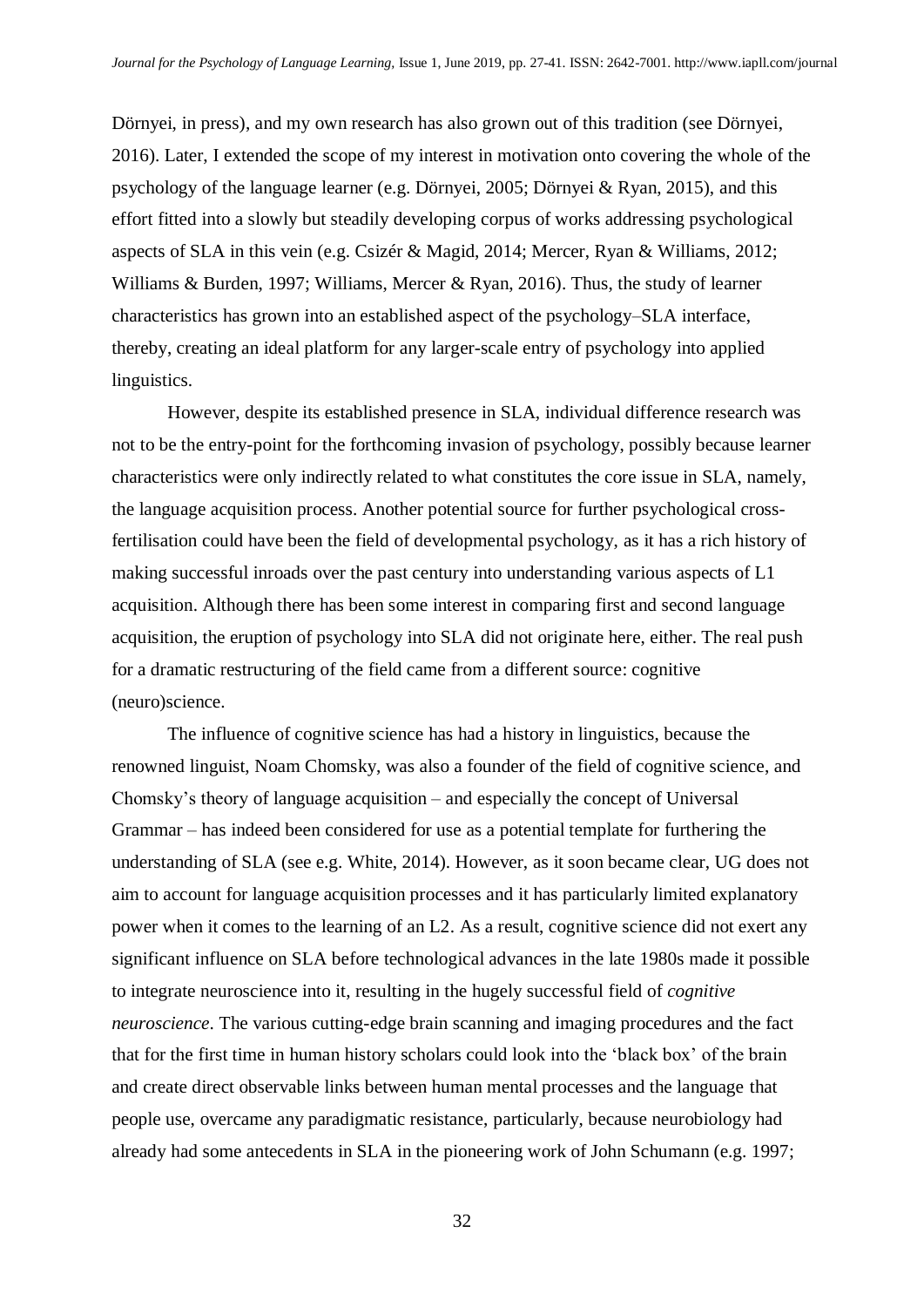2006). While this latter work did not reach the SLA mainstream of its time, it certainly helped to prepare the ground for the 'opening of the floodgates' for psychology.

Thus, about fifteen years ago, all of a sudden psychology became 'trendy' in SLA circles and psychological influences of all sorts (not merely those of neuropsychology) became increasingly salient at professional meetings and in research publications, introducing a multitude of new psychological technical terms (e.g. unpronounceable words related to the anatomy of the brain such as amygdala, basal ganglia or cortico–thalamic feedback loops), measurement procedures (e.g. eye tracking, neuroimaging, cross-modal priming), theoretical orientations (explicit/implicit learning; frequency effects, positive psychology) and research issues (e.g. emotions, self/identity, L2 teacher psychology). In fact, whole new hybrid academic fields have emerged (most notably, cognitive linguistics, psycholinguistics and neurolinguistics; for a recent overview of the history of 'language cognition', see Ellis, 2019), and it is not uncommon nowadays to meet a former applied linguist colleague who now proudly identifies him/herself as a psycholinguist or a bilingualism expert.

Significantly, the new wave of psychological incursion has not eclipsed the traditional psychological focus on the language learner (see Boo, Dörnyei & Ryan, 2015) but has added to it, resulting in a cumulative effect that has become hard to ignore. This potency has been evidenced by the formation and the unexpected immediate popularity of the International Association for the Psychology of Language Learning (IAPLL), with its biennial conferences and its own journal, as well as by the fact that the publisher Multilingual Matters has launched a new book series entitled 'Psychology of Language Learning and Teaching.' Also, as I am writing this paper, Nick Ellis, one of the champions of the new movement, has just been awarded the Distinguished Scholarship and Service Award from the American Association for Applied Linguistic (AAAL) for his scholarship and service to the profession in general and to AAAL in particular. This is a true indication of the changing times as Ellis has been a professor of psychology and his scholarship has been entirely psychological in nature.

#### **The Future: Challenges and a Research Recommendation**

We have seen above that the field of SLA is rapidly changing, and scholars need to embrace the fact that the psychological dimension will not go away but is likely to take up an increasingly central position within the study of the learning of an L2. This means that SLA researchers do not have the option of ignoring the new psychological approaches, particularly because those represent some of the most promising future research directions. In this final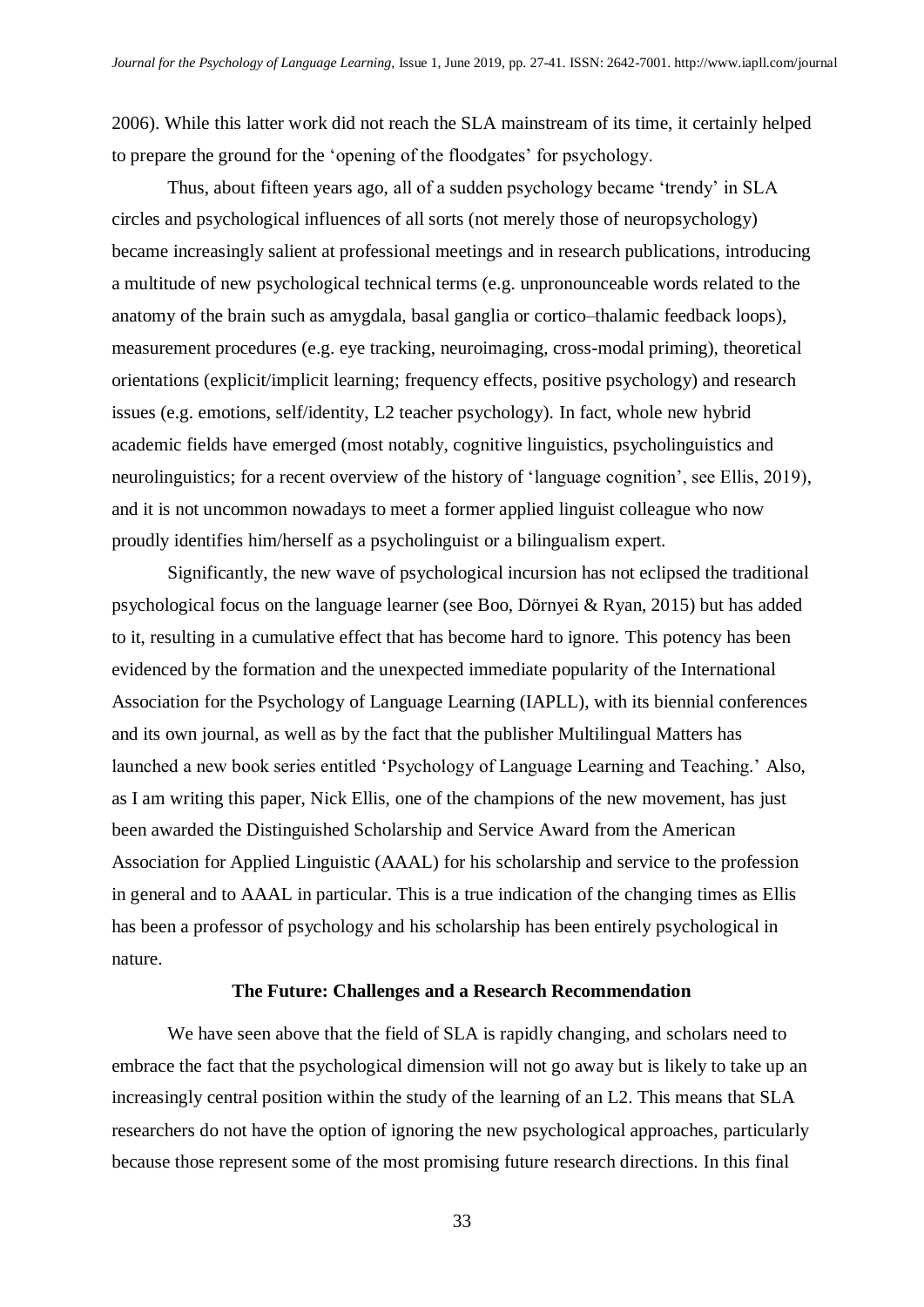section concerning the future of our field, I will first present two important challenges that SLA researchers are faced with in the current era, and then a potentially fruitful research agenda that offers developing instructed SLA through the integration of cutting-edge psychological theory.

#### *Challenges*

The ongoing changes pose two serious challenges for SLA researchers. The first one concerns the necessity to acquire sufficient psychological expertise in addition to the requisite educational and linguistic knowledge. This is a big ask. For example, my 2009 book on the Psychology of Second *Language Acquisition* contains essential knowledge for the next generation of SLA professionals; however, it is unclear how many language teachers, or even MA or PhD students, will make the time to engage fully with its contents.

The second challenge concerns the need for scholars to be sufficiently selective in identifying psychological areas that may be fruitfully integrated into existing SLA research traditions. Not only is there such a vast amount of psychological knowledge to select from, but there is also an additional difficulty, namely, that the popularity of a theory or paradigm in a particular psychological strand does not automatically guarantee that it will be a useful addition to the SLA research toolkit. A case in point is that some of the most influential theories in the study of L1 acquisition may offer only very limited benefits for the understanding of the learning processes underlying SLA, as they primarily focus on implicit rather than explicit learning (see below for more details). On the other hand, from a practical perspective, the most relevant psychological theory that has been 'imported' into SLA has been, in my view, skill-learning theory (DeKeyser, 2014; see also below), which was not at all an obvious choice in the vast ocean of psychological literature.

The study of L2 learner characteristics offers a valuable lesson in this respect: L2 motivation research initially took off the ground when Robert Gardner and Wallace Lambert (1959) *deviated* from established psychological pathways by creatively adding a social dimension to motivational psychology and by introducing in SLA the novel and thus far unprecedented concept of 'integrative motivation' (for a recent review, see Al-Hoorie & MacIntyre, 2019). Likewise, although goal theories have been arguably the most frequently applied research paradigm in motivational psychology over the past two decades, they have made virtually no impact in SLA for a number of reasons (e.g. because SLA has traditionally used Gardner's instrumental/integrative orientation dichotomy when talking about goals in general, or, alternatively, discussed goals in a more concrete, L2-specific manner than goal-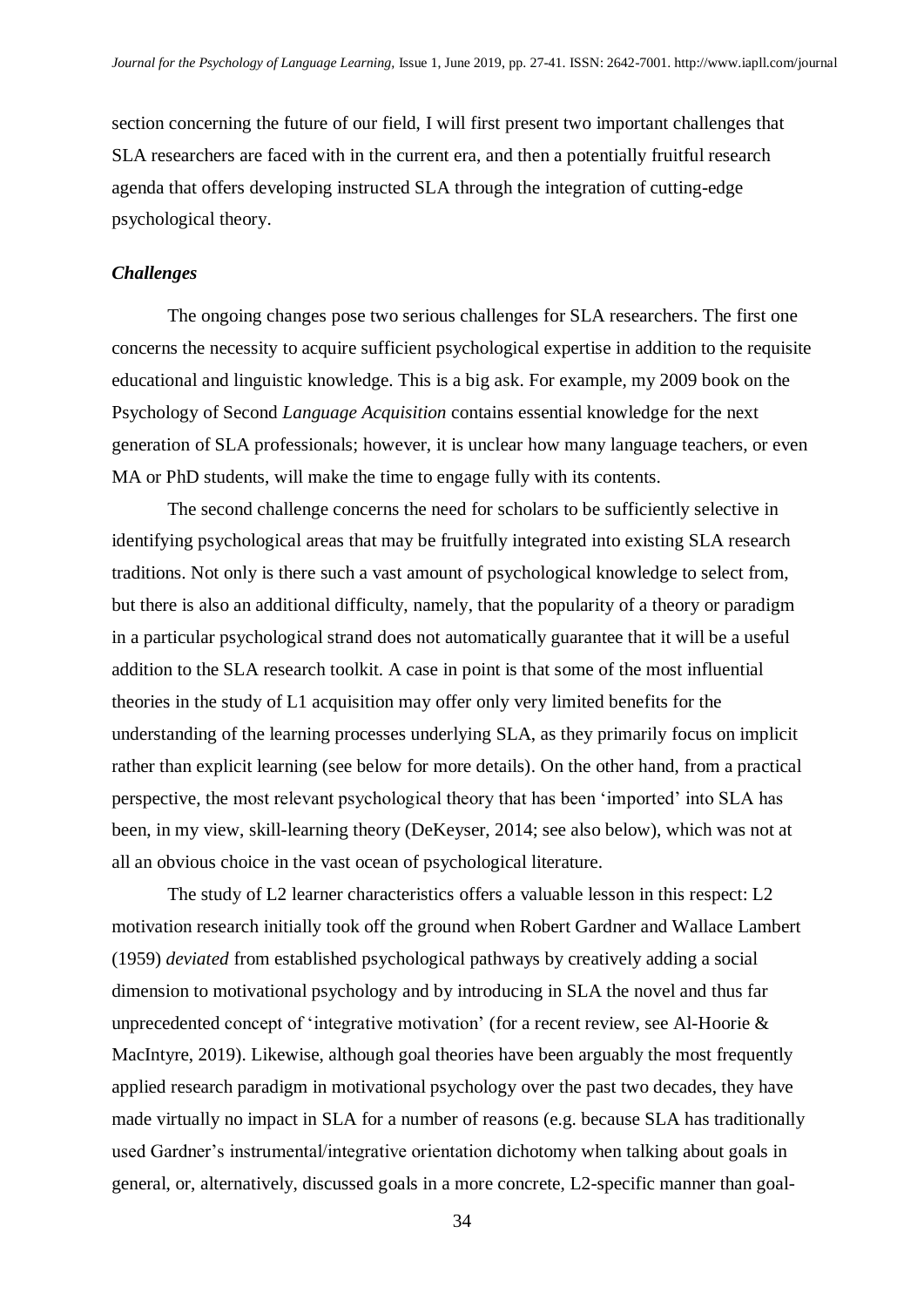orientation theory in educational psychology, which tended to focus on mastery and performance goals). And while the current boom in L2 motivation research (see e.g. Boo et al., 2005) has been partly driven by adopted/adapted psychological concepts (e.g. the ideal and the ought-to selves), the recent renaissance experienced in the domain has also been fuelled by a number of 'indigenous' ideas (e.g. L2 vision, the idiodynamic method, directed motivational currents, the rooted L2 self, the ideal multilingual self; see Lamb, Csizér, Henry & Ryan, in press) that have productively complemented the mainstream psychological notions.

## *A proposed research agenda*

The research agenda outlined below offers a concrete approach to make the process of L2 learning and teaching more principled and effective through the integration of the principles of one of the most powerful psychological learning paradigms, the *explicit/implicit learning* dichotomy (e.g. Rebuschat, 2015) and the related contrast of *procedural* versus *declarative knowledge* (e.g. Ullman, 2014). The explicit/implicit dichotomy will be familiar to many SLA researchers: 'explicit' has something to do with consciousness, while 'implicit' is associated with unconscious, automatic or indirect processes. There is general agreement amongst scholars that infants acquire their first language primarily by means of implicit learning mechanisms, but for some reason, when people try to learn an additional language later in their lives, the implicit learning processor that was used so successfully beforehand does not seem to work efficiently, especially if the learning takes place in a school setting. The contrast between the largely subconscious and effortless manner of mastering our mother tongue and the conscious and typically effort-intensive process of classroom learning was first brought in the limelight by the influential work of Stephen Krashen (e.g. 1982), who argued that effective L2 instruction should mimic L1 acquisition through engaging learners in natural and meaningful L2 communication, giving only very little, if any, explanation and corrective feedback and offering no controlled practice.

Krashen's arguments sound intuitively convincing, but the history of language instruction has shown that there is one major problem with them: they do not seem to work well in instructed SLA. That is, instruction-free, naturalistic learning occurring at the subconscious level (i.e. implicit learning), which does such a great job generating nativespeaking L1 proficiency, does *not* produce consistently good results when people want to master an L2 at a later stage in their lives. Thus, the emerging consensus in applied linguistics has been that, in order to optimise the outcome of SLA, adult L2 learners need to complement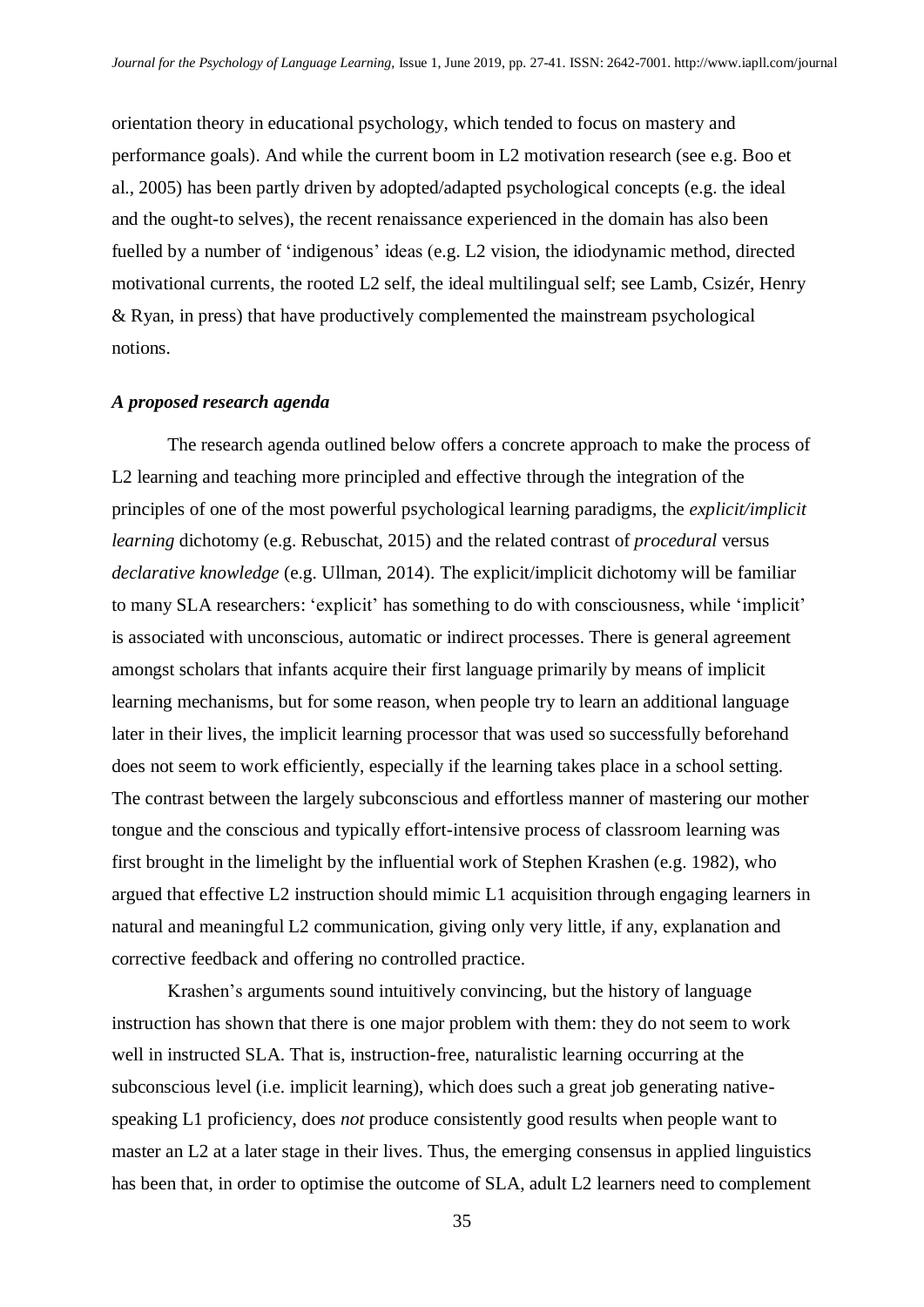the ineffective implicit learning mechanisms by explicit or conscious learning procedures. Ellis (2011) explains that there are parallels to this change of processing type in human functioning when natural or automatic (i.e. implicit) processes falter. At times like that, people start paying conscious attention to the behaviour in question in order to compensate for the deficiency; a point he summarises expressively as follows:

As with other implicit modules, when automatic capabilities fail, there follows a call for recruiting additional collaborative conscious support: We only think about walking when we stumble, about driving when a child runs into the road, and about language when communication breaks down. In unpredictable conditions, the capacity of consciousness to organize existing knowledge in new ways is indispensable. (Ellis, 2011, p. 41)

Indeed, although we normally pay little attention to how we walk, when a child stumbles the natural reaction of any parent is to say, "Be careful" and "Look out where you step", and this kind of attention-boosting response is not unlike what happens in second language education. The problem, however, is that explicit learning procedures cannot simply replace implicit learning altogether, because communicatively useful L2 proficiency needs to be highly automatized and thus it needs to be stored in some implicit form. Therefore, the key question for instructed SLA in the  $21<sup>st</sup>$  century is how explicit mechanisms can help to generate implicit L2 knowledge in our learners within classroom settings; in other words, the key theoretical task is to specify the *optimal cooperation* between explicit and implicit learning processes. DeKeyser and Juffs (2005, p. 442) sum this up very clearly:

There is now converging evidence from studies in the laboratory, the classroom, and the natural L2 environment that the best way to develop implicit/procedural/ automatized knowledge may not be to try to provide it directly, but instead to foster optimal conditions for its acquisition in the long run, and that means providing an explicit jump start.

A collection of studies edited by DeKeyser (2007) has provided a solid foundation for this research direction through highlighting and illustrating the relevance of the psychological theory of *skill learning* to the mastery of language skills, as this theory offers systematic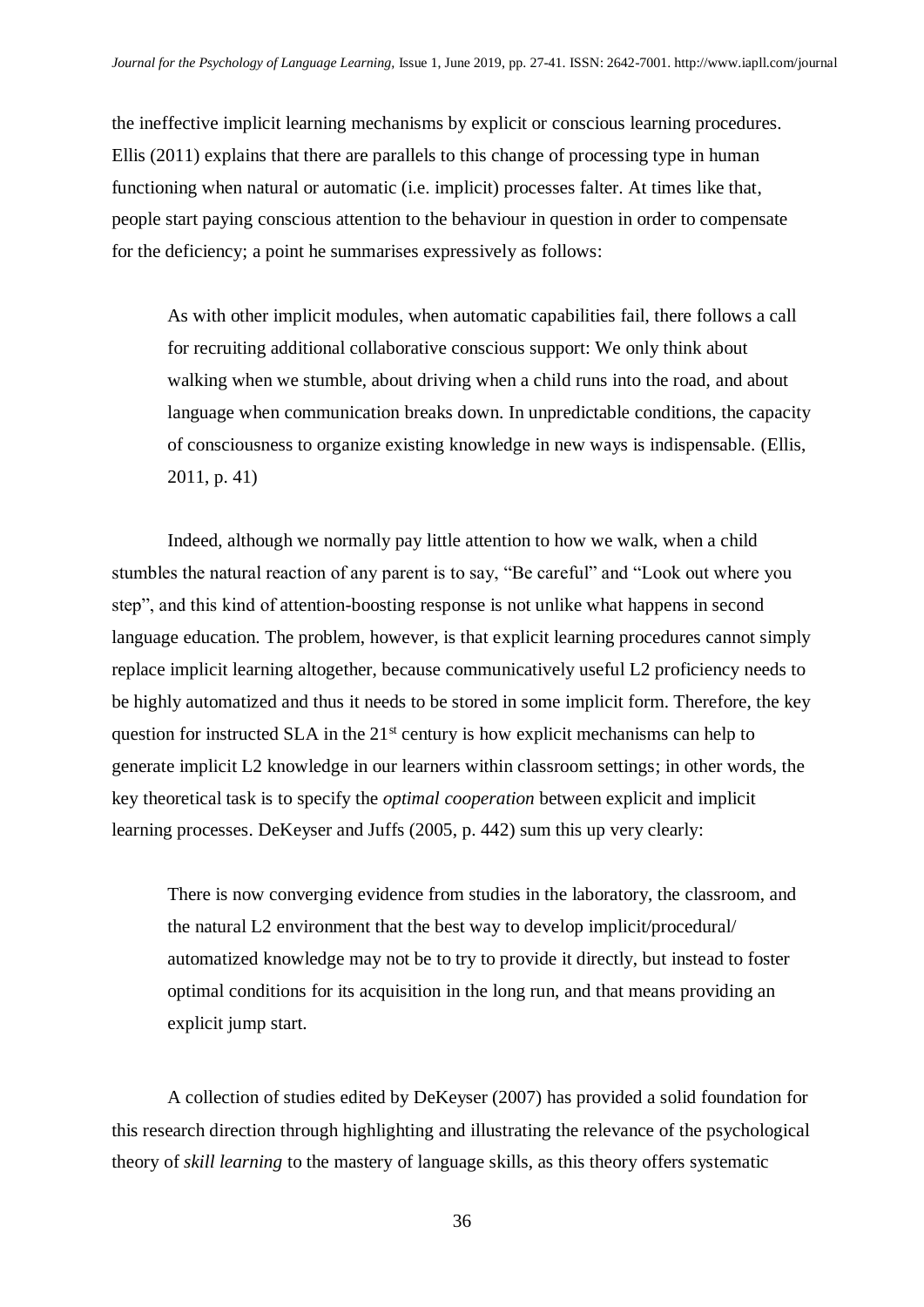handling of the cooperation of declarative (explicit) and procedural (implicit) knowledge by identifying procedures whereby the former will lead to the latter. This was a highly useful step forward from previous discussions of the explicit/implicit interface (e.g. Schmidt's, 1990, noticing hypothesis or the "strong" vs. "weak interface" hypotheses), because it started to describe in concrete terms when and how explicit learning opportunities should be integrated in language teaching in order to facilitate the cooperation between implicit and explicit processes. However, in its current form, skill learning theory does not go far enough, as it only identifies three broad stages of the automatization process. The next logical step along these lines would be to develop a more fine-tuned taxonomy of *optimal patterns of explicit-implicit cooperation*. Such a systematic examination of the explicit/implicit interface would not only have considerable theoretical relevance but it would also offer substantial practical implications for designing L2 syllabuses and for structuring methodological procedures in an acquisition-promoting manner. In a first attempt to address this question, Dörnyei (2009) listed six well-established patterns of this kind; I will present these preliminary ideas not as a definitive taxonomy but rather as an illustration of the suggested type of approach to exploring the explicit/implicit interface:

- *Explicit registration of linguistic information allows implicit fine-tuning.* Most contemporary scholars would agree that implicit L2 knowledge is required for automatic L2 production, but the implicit consolidation, integration, and fine-tuning of linguistic information in this way can only happen once the linguistic input has been explicitly noticed and registered as a language representation (see e.g. Ellis, 2002, 2007; Schmidt, 1994, 2001).
- *Explicit practice creates implicit learning opportunities.* Because implicit learning is an unstoppable information processing mechanism, it will automatically accompany any explicit language practice the learners are engaged in during listening, reading, speaking and writing activities (Hulstijn, 2002).
- *Explicit knowledge channels implicit learning.* Not only does explicit practice provide implicit learning opportunities, but explicit, metalinguistic information can also have a powerful impact upon the processing of subsequent forms, priming their conscious interpretations (Ellis, 2005). That is, explicit knowledge can create a conscious channel for the unconscious flow of implicit processing.
- *Explicit rote learning can provide material for implicit processing.* Rote learning has been an established learning activity in language education programmes worldwide,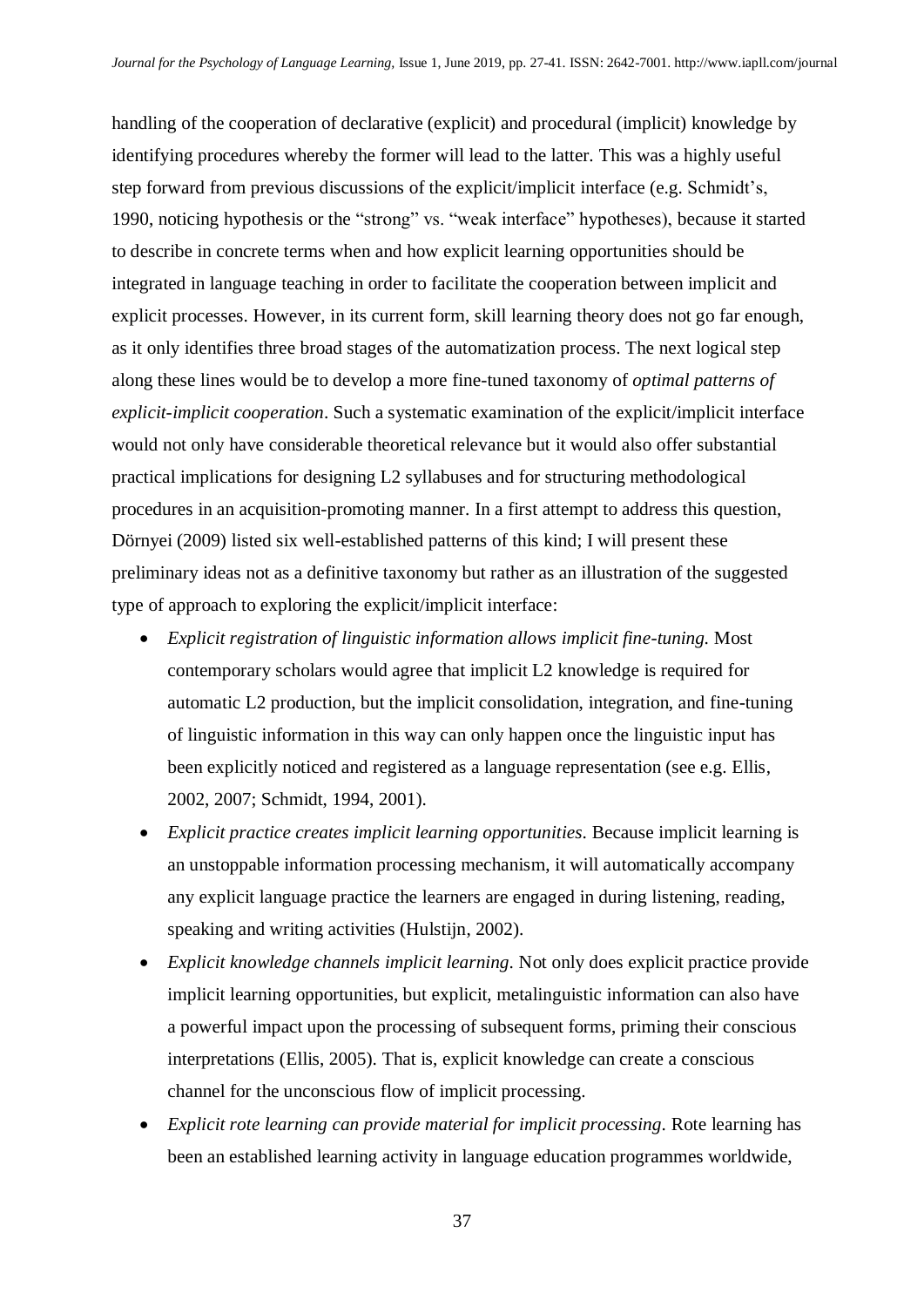and psychological research has shown (e.g. Reber's classic study introducing the concept of implicit learning in 1967) that initially memorised explicit knowledge can give rise to implicit processing and subsequent implicit knowledge.

- *Explicit knowledge fills the gaps of implicit knowledge.* Some language learners, particularly the ones with high language aptitude and substantial working-memory capacity, are able to draw on explicit knowledge relatively easily even during spontaneous communication to fill the gaps in their implicit/automatized language knowledge (DeKeyser & Juffs, 2005). When learners have parallel explicit and implicit L2 knowledge, the faster implicit system tends to be used; however, if the implicit system is incomplete or impaired, the explicit system can form a compensatory bridge to bypass the damaged or missing areas.
- *Explicit learning increases the overall level of accuracy in implicit knowledge.* Insufficient accuracy is not necessarily limited to specific gaps in one's knowledge but can also be seen to concern a more general layer of shortcoming in a whole facet of someone's L2 proficiency. It has been a well-established finding that learners who acquire the L2 in ways which do not emphasise metalinguistic awareness (e.g. studying in an L2 immersion school) will continue to have difficulty with certain basic structures, particularly with those that are neither salient nor have any significant communicative value; these learners are thus likely to reach a fossilised end-state that is short of native-like ability, particularly in terms of accuracy (Ellis, 2008). Accordingly, Lightbown and Spada (2006, p. 176) submit that, "Comprehension-based approaches are most successful when they include guided attention to language features as a component of instruction", and therefore language teaching programmes need to incorporate form-focused elements.

These six concrete patterns of explicit/implicit cooperation offer examples of how productive recipes for optimal explicit/implicit combination can be produced. It is my belief that every language learning task that is successful is based on some form of such a cooperation, and if this is indeed the case, then it may be possible to devise a detailed taxonomy of all the potential fruitful cooperation patterns that work, thereby introducing a new level of systematicity in materials writing and curriculum/syllabus design in SLA. Such an enterprise would also be a perfect demonstration of how psychological theories can be applied to revitalise SLA practices.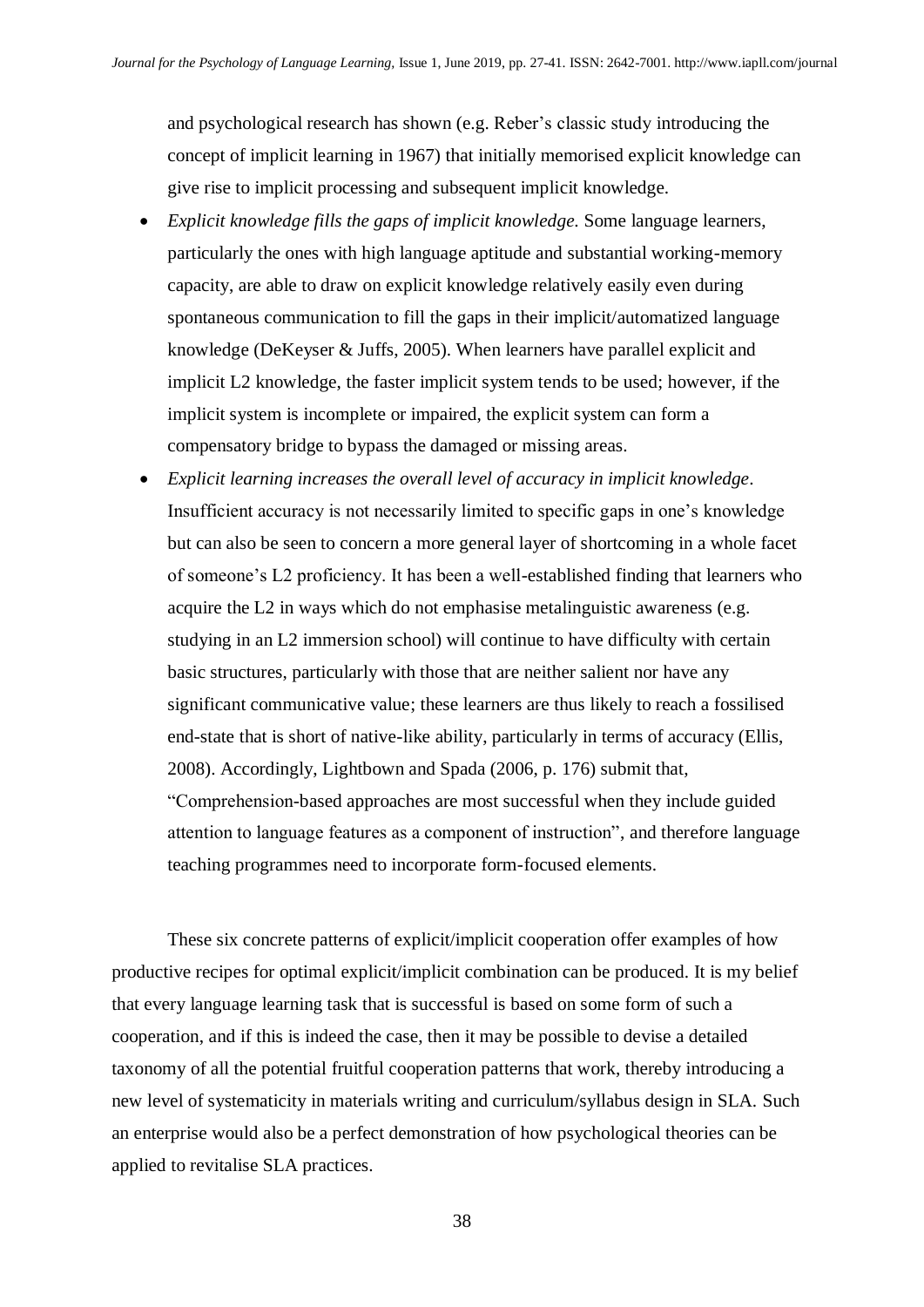#### **Conclusion**

I have been asked to summarise my personal reflections and experiences about the emergence of PLL in the field of second language acquisition, and working on this overview has increased my conviction that this is a productive avenue for SLA research in the 21<sup>st</sup> century. Therefore, I would encourage colleagues and students not to dismiss the strange new psychological concepts and theories that they encounter here, but rather to give them the benefit of the doubt. I can testify that although psychology can be a daunting discipline with its volumes of sometimes rather mixed research results, a journey into psychology can also be a hugely rewarding and joyful adventure. Psychologists by definition concentrate on how human beings think, feel and behave, and learning more about these basic aspects of human life is bound to offer applicable principles for taking SLA to a new level.

## **References**

- Al-Hoorie, A. H., & MacIntyre, P. D. (Eds.). (in press). *Contemporary language motivation theory: 60 years since Gardner and Lambert (1959)*. Bristol, UK: Multilingual Matters.
- Boo, Z., Dörnyei, Z., & Ryan, S. (2015). L2 Motivation research 2005–2014: Understanding a publication surge and a changing landscape. *System, 55*, 147–157. doi:10.1016/j.system.2015.10.006
- Csizér, K., & Magid, M. (Eds.). (2014). *The impact of self-concept on language learning*. Bristol, UK: Multilingual Matters.
- DeKeyser, R. M. (2014). Skill acquisition theory. In B. VanPatten & J. Williams (Eds.), *Theories in second language acquisition: An introduction* (2nd ed., pp. 94–112). New York, NY: Routledge.
- DeKeyser, R. M. (Ed.). (2007). *Practice in second language: Perspectives from applied linguistics and cognitive psychology*. New York, NY: Cambridge University Press.
- DeKeyser, R., & Juffs, A. (2005). Cognitive considerations in L2 learning. In E. Hinkel (Ed.), *Handbook of research in second language teaching and learning* (pp. 437–454). Mahwah, NJ: Lawrence Erlbaum.
- Dörnyei, Z. (2005). *The psychology of the language learner: Individual differences in second language acquisition*. Mahwah, NJ: Lawrence Erlbaum.
- Dörnyei, Z. (2009). *The psychology of second language acquisition*. Oxford, UK: Oxford University Press.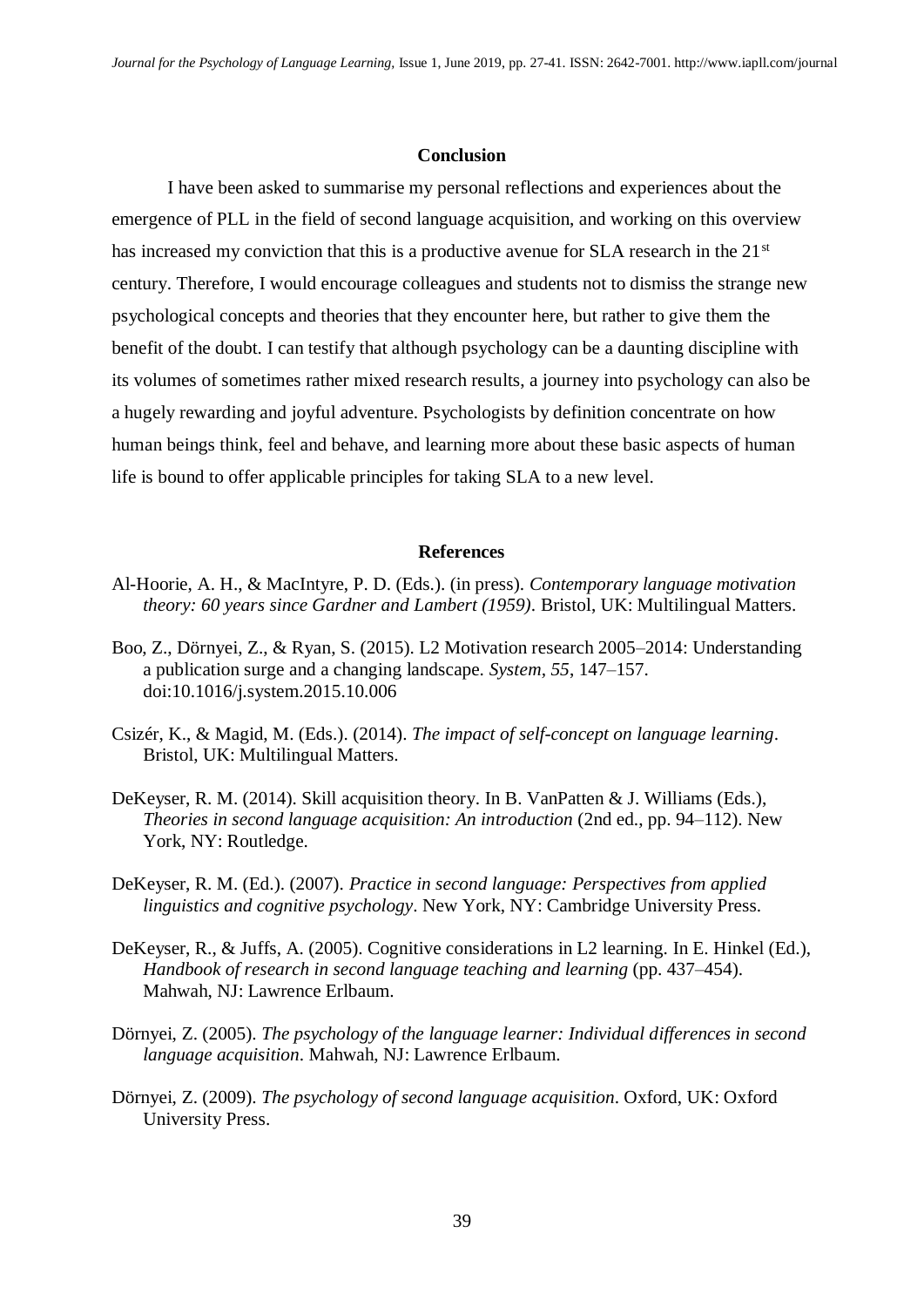- Dörnyei, Z. (2016). From English language teaching to psycholinguistics: A story of three decades. In R. Ellis (Ed.), *Becoming and being an applied linguist: The life histories of some applied linguists* (pp. 119-135). Amsterdam, The Netherlands: John Benjamins.
- Dörnyei, Z. (in press). From integrative motivation to directed motivational currents: The evolution of the understanding of L2 motivation over three decades. In M. Lamb, K. Csizér, A. Henry & S. Ryan (Eds.), *Palgrave Macmillan handbook of motivation for language learning*. Basingstoke, UK: Palgrave.
- Dörnyei, Z., & Ryan, S. (2015). *The psychology of the language learner revisited*. New York, NY: Routledge.
- Ellis, N. C. (2002). Frequency effects in language processing: A review with implications for theories of implicit and explicit language acquisition. *Studies in Second Language Acquisition, 24*(2), 143–188. doi:10.1017/s0272263102002024
- Ellis, N. C. (2005). At the interface: Dynamic interactions of explicit and implicit language knowledge. *Studies in Second Language Acquisition, 27*(2), 305–352. doi:10.1017/s027226310505014x
- Ellis, N. C. (2008). Usage-based and form-focused language acquisition: The associative learning of constructions, learned-attention, and the limited L2 endstate. In N.C. Ellis & P. Robinson (Eds.), *Handbook of cognitive linguistics and second language acquisition* (pp. 372–405). New York, NY: Routledge.
- Ellis, N. C. (2011). Implicit and explicit SLA and their interface. In C. Sanz & R. P. Leow (Eds.), *Implicit and explicit language learning: Conditions, processes, and knowledge in SLA and bilingualism* (pp. 35–48). Washington, DC: Georgetown University Press.
- Gardner, R. C., & Lambert, W. E. (1959). Motivational variables in second language acquisition. *Canadian Journal of Psychology, 13*(4) 266–272. doi:10.1037/h0083787
- Hulstijn, J. H. (2002). Towards a unified account of the representation, processing and acquisition of second language knowledge. *Second Language Research, 18*(3), 193–223. doi:10.1191/0267658302sr207oa
- Krashen, S. (1982). *Principles and practice in second language acquisition*. Oxford, UK: Pergamon.
- Lamb, M., Csizér, K., Henry, A., & Ryan, S. (Eds.). (in press). *From integrative motivation to directed motivational currents: The evolution of the understanding of L2 motivation over three decades*. Basingstoke, UK: Palgrave.
- Lightbown, P. M., & Spada, N. (2006). *How languages are learned* (3rd ed.). Oxford, UK: Oxford University Press.
- Mercer, S., & Ryan, S. (2016). Stretching the boundaries: Language learning psychology. *Palgrave Communication, 2*, 1–5. doi:10.1057/palcomms.2016.31